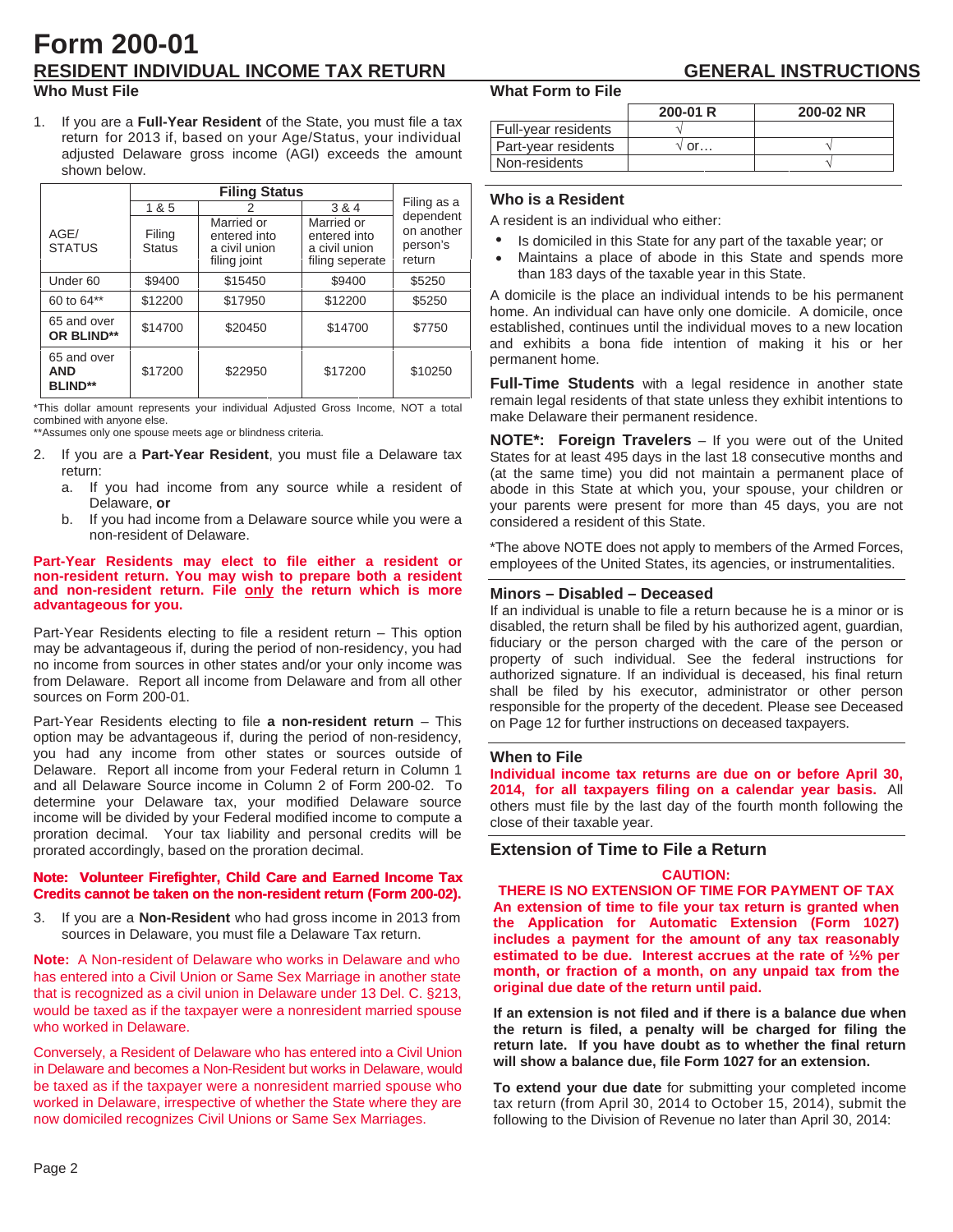- 1. Your payment of any balance of tax liability estimated to be due for tax year 2013 **AND**
- 2. The completed copy of Form 1027.

**The application for an automatic extension, Form 1027, may be filed on-line at our website at www.revenue.delaware.gov. If you owe tax with your extension for 2013 and file on-line, you may use a direct debit from your checking or savings account or pay by credit card.** If you are paying by direct debit you may specify a later payment date, up to the due date. Payments by Direct Debit must not come from an account outside the U.S. and may be made in any amount without dollar limitation. Payments up to \$2,500 can be made by credit card. If you choose not to file online, a blank copy of Form 1027 is available from the Division of Revenue or from our website above.

### **Blanket requests for extensions will not be granted. YOU MUST submit a separate application for each return.**

To extend your due date **beyond October 15, 2014**, file with the Delaware Division of Revenue a photocopy of your approved Federal extension on or before the expiration of the extension granted on Form 1027. The approved federal extension will extend the due date of your Delaware return to the same date as your federal extension due date and must be attached to your Delaware return.

### **Steps for Preparing Your Return**

#### **Step 1**

Complete your federal income tax return and any other state return(s). They will be used in preparing your Delaware return. **Note:** If you entered into a civil union, you should have two federal returns completed. 1) A federal income tax return that you will fill out and submit to the IRS using a single or head of household filing status. We call this your actual federal return. 2) A second federal return completed as if you are filing jointly, married/civil union and filing separate on Form 200-01 or separately. Use the information you calculate on the **Proforma** or "**as if**" federal return to complete your Delaware income tax return. Don't submit the **Proforma** return to the IRS, but include it with your Delaware return. If you and your spouse are filing separately or filing combined separately on Form 200-01, you must each submit a **Proforma** federal married filing separate return to Delaware.

#### **Step 2**

Fill in the top boxes on the front of the form (name, address, filing status). See page 5 of this booklet.

### **Step 3**

Using the line-by-line instructions, first complete all lines relevant to your return in Sections A, B, and C **on the back of the form**; then complete the front of the return.

#### **Step 4**

When you are finished, attach the appropriate documents to your Delaware return. See "What Documents to Attach" on this page.

#### **Step 5**

**Sign, date, enter your phone number, and send Form 200-01 along with all required attachments to the applicable address listed below**. If the return is prepared by a paid preparer, the paid preparer must also sign the return.

If necessary, please call our Wilmington office to discuss payment difficulties. Our representatives are available 8:00AM to 4:30PM, Monday through Friday to explain the payment options available. New Castle County: 577-8208 Kent and Sussex County: 1-800-292-7826 Outside Delaware:

#### **NOTES:**

- The return is not complete unless it is signed and dated. •
- If filing a joint return or a married/civil union combined separate return, both spouses must sign the return. •
- In order to aid in timely processing of your return, please include a telephone number where you can be reached during normal working hours. •
- Each preparer is responsible for including all relevant items about which he/she has information.
- **Separate filers MUST submit their returns in separate envelopes. When doing this, DO NOT include duplicate copies of a spouse's return.** •

### **What Documents to Attach**

Attach the following documents to your Delaware return:

- 1. **DE Schedule I, II and III, if completed.**
- 2. W-2 Form(s) issued by your employer and all 1099R forms to take credit for Delaware tax withheld.
- 3. A copy of Page 1 and Page 2 of your Federal Form 1040 or 1040A or 1040EZ Page 1. **REQUIRED if you claim the Earned Income Tax Credit.**
- 4. A copy of all federal schedules you are required to file with your federal return (for example, Schedule A, B, C, D, etc.).
- 5. **A copy of Federal Schedule EIC Earned Income Credit.**
- 6. If you claim a deduction on Schedule A, Line 21 for unreimbursed employee expenses, you must attach a copy of Federal Form 2106 or 2106EZ.
- 7. A signed copy of other state's income tax return(s) if you claim a credit for taxes paid to another State. Do NOT use the amount from your W-2 form(s).
- 8. If you are taking a credit for Child and Dependent Care expenses, also attach a copy of Federal Form 2441.
- 9. A copy of Form 1100S, Schedule A-1, if you take a credit for taxes paid by an S Corporation.
- 10. A copy of Form DE2210, pages 1 and 2, **if you completed Part 3 of the DE2210 or if the calculated Estimated Tax Penalty is greater than zero.**
- 11. A copy of Form 700, Delaware Income Tax Credit Schedule and Form 1801AC and/or Form 2001AC, if applicable. See Pages 7 and 8 for a description of the Form 700 Credits.
- 12. A copy of Form 5403, Real Estate Tax Return, if you declared and paid estimated taxes on any real estate owned in Delaware.
- 13. A copy of your **Proforma** federal tax return, if you entered into a civil union in 2013. Each spouse must submit a **Proforma** married filing separate return if you are filing separately or combined separate on Form 200-01.

#### **NOTE: Failure to attach the above required documentation may unnecessarily delay the processing of your return.**

| If <b>Balance Due</b> on Form 200-01, Line 27: | State of Delaware, Division of Revenue, P.O. Box 508, Wilmington, DE 19899-508   |
|------------------------------------------------|----------------------------------------------------------------------------------|
| If Refund on Form 200-01, Line 28:             | State of Delaware, Division of Revenue, P.O. Box 8765, Wilmington, DE 19899-8765 |
| If Zero Due on Form 200-01, Line 28:           | State of Delaware, Division of Revenue, P.O. Box 8711, Wilmington, DE 19899-8711 |

## **Persons 60 or Over Checklist**

**If you were 60 years of age or older on 12/31, please review the following items before filing your return:** 

| You are entitled to an additional personal credit of \$110.                                                                                 | Line 9b, Page 7  |
|---------------------------------------------------------------------------------------------------------------------------------------------|------------------|
| You may be eligible for the pension exclusion.                                                                                              | Line 35, Page 10 |
| Social Security and Railroad retirement benefits are excluded from Delaware taxable income.                                                 | Line 37, Page 11 |
| You may be eligible for an exclusion if your earned income was less than \$2,500.                                                           | Line 40, Page 11 |
| If you were 65 years of age or older on 12/31, you are eligible for an additional standard<br>deduction of \$2,500, if you did not itemize. | Line 3, Page 6   |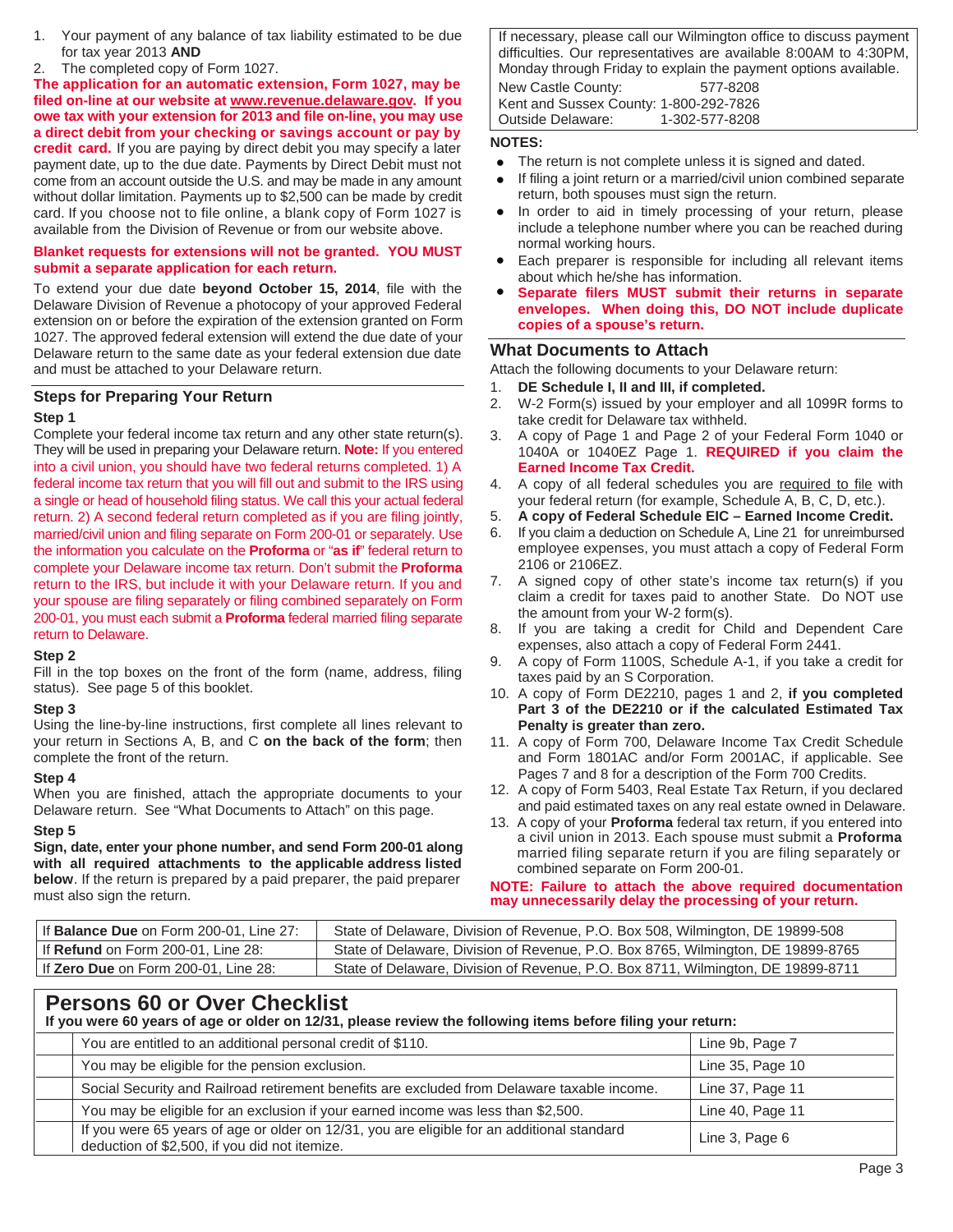## **Members of Armed Forces**

While you are stationed in Delaware, your military and non-military pay is subject to Delaware state income tax as follows:

| <b>Members of the Armed Forces</b>             |                          |              |                 |  |  |  |
|------------------------------------------------|--------------------------|--------------|-----------------|--|--|--|
| Are You a                                      | Delaware Filing Required |              |                 |  |  |  |
| Legal                                          | <b>Military Active</b>   | Other Income | Other Income    |  |  |  |
| Resident of                                    | Duty Income              | Earned in DE | Earned in Other |  |  |  |
| Delaware?                                      | <b>States</b>            |              |                 |  |  |  |
| Yes                                            | Yes*                     | Yes*         | Yes*            |  |  |  |
| No                                             | No                       | Yes*         | <b>No</b>       |  |  |  |
| *Whether you are stationed in Delaware or not. |                          |              |                 |  |  |  |

Your state of legal residence is the same as it was when you entered the Armed Forces unless you voluntarily changed it while in the Armed Forces. For example, if you were a legal resident of Delaware when you entered the Armed Forces, you remain a legal resident of Delaware for Delaware state income tax purposes unless you voluntarily abandoned your Delaware residency and established a new legal domicile in another state.

**If you change your legal residence**, in the year you change, you are a part-year resident of both states. A change in legal residence is documented by filing DD Form 2058 and DD Form 2058-1 with your military personnel office.

#### **The following examples illustrate this:**

- 1. Airman John Green, who is a legal resident of Delaware (domiciled in Delaware), was ordered to duty in, and moved his family to, New Jersey. The family has no income other than Green's military pay. Airman Green will file a federal and Delaware Resident tax return only. A New Jersey state tax return is not required.
- 2. Sergeant Paul Smith, whose domicile is Ohio and to which he is liable for income taxes, has been on active duty in Delaware for 12 months. Sergeant Smith is single and has non-military income from Delaware. Sergeant Smith will file as a non-resident of Delaware (using Form 200-02 NR) reporting all his income in Column A. He will also deduct his military compensation from his Delaware Non-Resident Return as a federal adjustment to gross income. (Column A, Line 16.) Sergeant Smith should contact Ohio for his filing requirements for Ohio.

#### **Military Spouses**

**All income of a non-military spouse** is taxed in the state of their legal residence. **The following examples illustrate this:** 

- 1. Airman Dan Brown and his spouse are legal residents of Delaware (domiciled in Delaware). Airman Brown was ordered to duty in, and moved with his spouse to, New Jersey. Besides Airman Brown's military pay, his spouse has New Jersey source wages. Airman Brown and his spouse will file both a federal and Delaware Resident tax return reporting both military and nonmilitary income. A New Jersey state tax return is not required.
- 2. Sergeant Michael Jones, whose domicile is Ohio and to which he is liable for income taxes, has been on active duty in Delaware for 12 months. Sergeant Jones is married and his spouse has non-military income from Delaware. If Sergeant

Jones' spouse maintains a legal residence in a state other than Delaware, a Delaware state tax return will not be required. Sergeant Jones and his spouse should contact their state of legal residence for their filing requirements.

A military spouse claiming an exemption from Delaware's income Tax withholding requirements must complete an Annual Withholding Tax Exemption Certification Form, Form W-4DE, with their employer. This form is also available on our website at www.revenue.delaware.gov. A military spouse claiming an exemption must meet the conditions set forth under the Service Members Civil Relief Act, as amended by the Military Spouses Residency Relief Act.

#### **Requirement to File Estimated Taxes**

Every person who is either a resident of Delaware or has income from Delaware sources may be required to file quarterly Declarations of Estimated Tax to the Delaware Division of Revenue *if the Delaware tax liability less payments and credits can reasonably be expected to exceed \$400.* (See worksheet on this page.)

You may be required to make Estimated tax payments *if you receive Unemployment Compensation, a lump sum distribution or a large bonus at the end of the year.*

Also, you may be required to make Estimated tax payments if you are a Delaware resident and:

- Your employer does not withhold Delaware tax or •
- You work in another state whose tax withholding rate is lower than Delaware's.

The estimated tax booklet, containing the worksheet for computing your estimated tax liability and the payment vouchers (Form 200- ES), will be sent after January 15, 2014. If you did not file estimated taxes for 2013 and need estimated tax coupons, call the **Estimated Tax forms voice mailbox at (302) 577-8588** to order them or call toll free 1-800-292-7826 (Delaware only).

**Estimated tax payments may be filed on-line at www.revenue.delaware.gov by direct debit from your checking or savings account or by credit card.** If you are paying by direct debit you may specify a later payment date, up to the due date. Payments by direct debit must not come from an account outside the U.S. and may be made in any amount without dollar limitation. Payments up to \$2,500 can be made by credit card. If you want to pay by check, you must use the paper Form 200-ES available on our website at www.revenue.delaware.gov.

#### **To estimate your 2014 tax liability prior to receiving the booklet, complete your 2013 return using estimated income and deduction amounts for 2014.**

### **When to Make Your Estimated Tax Payment**

For estimated tax purposes, the year is divided into four payment periods. Each period has a specific payment due date as indicated below:

| For the Period:         | The payment due date is: |
|-------------------------|--------------------------|
| 1/1/14 through 3/31/14  | April 30, 2014           |
| 4/1/14 through 5/31/14  | June 16, 2014            |
| 6/1/14 through 8/31/14  | September 15, 2014       |
| 9/1/14 through 12/31/14 | January 15, 2015         |

For more information concerning estimated taxes or payment voucher and worksheet call (302) 577-8200.

### **Estimated Tax Penalty**

You may owe this penalty if the amount you owe (Line 22, Balance Due) is more than 10% of the tax shown on your return (Line 16, Balance).

 $1$  and  $1$ 

# **Who Must File Estimated Taxes for 2014**

To determine if you must pay estimated income tax payments complete the following:

- 1. Enter the amount of your total estimated tax liability for 2014 (See the tax table or tax rate schedule.)
	- Enter the amount of your estimated Delaware withholding taxes and other credits for 2014. – 2
- Enter the balance due (Line 1 minus Line 2).  $=$   $=$  3
- 4. You DO NOT have to file estimated taxes if:
	- **Line 3 is less than \$400, or**  •
	- **Line 2 is at least 90% of Line 1, or**  •
	- **Line 2 is at least equal to 100% of your total tax liability for 2013. Use**  •**110% of your 2013 tax liability if your 2013 Delaware adjusted gross income exceeded \$150,000, or if you are filing status 3 and your 2013 Delaware adjusted gross income exceeded \$75,000.**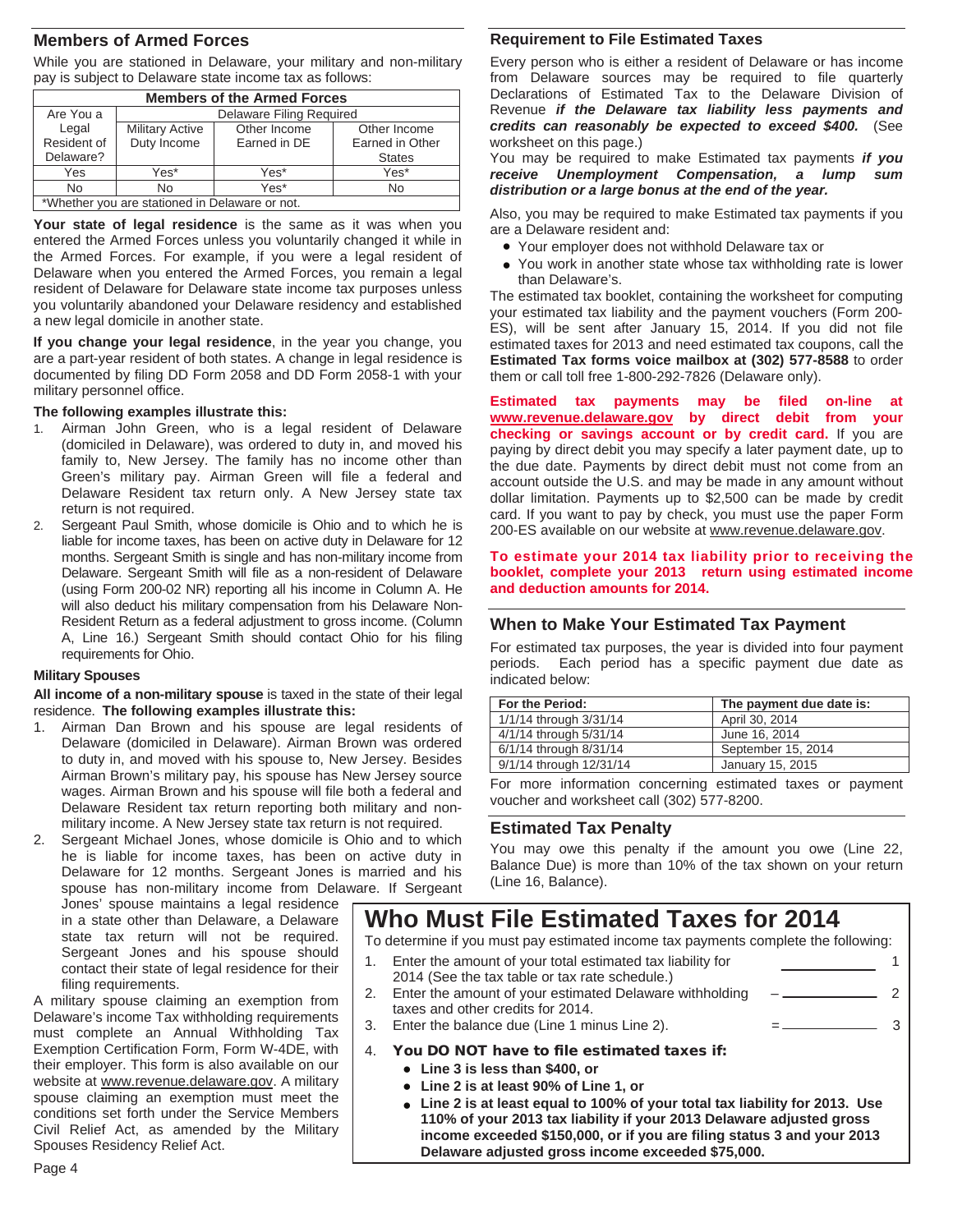#### **Exceptions to the Penalty**

You will not owe the penalty if your 2012 tax return was for a period of 12 full months AND ONE of the following applies:

- You had no tax liability for 2012 (Line 16), or
- 2. The total of Line 15 (Total Non-Refundable Credits) and Line 21 (Total Refundable Credits) on your 2013 return equals at least 100% of the tax liability shown on your 2012 return and estimated tax payments for 2013 were made on time. Use 110% of your 2012 tax liability if your 2012 Delaware adjusted gross income exceeded \$150,000, or if you are filing status 3 and your 2012 Delaware adjusted gross income exceeded \$75,000.
- 3. For Special Rules regarding Farmers and Fishermen and for waivers of the penalty please see the separate instructions for Form 200-ES and/or Form DE2210.

#### **Penalties and Interest**

**1. Interest – Underpayment or late payment** 

The Delaware Code provides that interest on any underpayment or late payment of income taxes due shall accrue at the rate of ½% per month, from the date prescribed for payments to the date paid.

- **Penalty Late-filing of balance due return** The law imposes substantial penalties for failure to file a timely return. Late-filed returns with a balance due are subject to a penalty of 5% per month of the balance due.
- **3. Penalty Negligence/fraud/substantial understatement**  The law also provides severe penalties for a false or fraudulent return, or for a false certification. The mere fact that the figures you report on your Delaware return are taken from your Federal return will not relieve you from the imposition of penalties for negligence or for filing a false or fraudulent return.
- **4. Penalty Failure to pay**

The law provides a penalty of 1% per month (not to exceed 25%) of the net tax liabilities for failure to pay the tax liability due on a timely filed or late-filed return. This penalty is in addition to the interest charged for late payment.

**5. Penalty – Failure to File/Pay Estimated Taxes** The law provides a penalty of 1½% per month of the computed tax payment for failure to file/pay estimated taxes due. This penalty is in addition to those penalties and interest listed above. The penalty is also assessed if the estimated payment is filed late.

#### **Federal Privacy Act Information**

Social Security Numbers must be included on your income tax return. The mandatory disclosure of your Social Security Number is authorized by Section 306, Title 30 of the Delaware Code. Such numbers are used primarily to administer and enforce all tax laws, both civil and criminal, for which the Division of Revenue has statutory responsibility.

#### **Amended Returns**

**If any changes made to your federal return affect your state income tax liability, you are required to report the change to the Delaware Division of Revenue within ninety (90) days after the final determination of such a change and indicate your agreement with the determination or the grounds of your disagreement.** Use Form 200-01-X to change an income tax return you have already filed, and attach a copy of any federal adjustments.

### **Rounding Off Dollars**

Dollar amounts on your return must be rounded off to the nearest whole dollar. This means that amounts from 50 to 99 cents are increased to the next dollar. For example, \$1.50 becomes \$2.00 and \$1.49 becomes \$1.00.

### **Address Change**

If you move after you file your return, you should notify the Division of Revenue of your address change. Please be sure to include your and your spouse's Social Security Number(s) in any correspondence

with the Division of Revenue, or you may change your address by calling the **Address Change voice mailbox at (302) 577-8589. You may also call toll free 1-800-292-7826 (Delaware only).** 

## **FRONT OF FORM 200-01**

### **Name, Address and Social Security Number**

Attach the preprinted label with your booklet to the front of the form in the space provided, *if your name, address and social security number has NOT changed since last year*. **NOTE**: To protect your privacy, the number on your label is not your social security number.

**DO NOT** *use the mailing label* if your name, address, social security number or marital filing status **HAS** changed since last year. Print your name(s), address, and social security number(s) in the space provided. If you are married or entered into a civil union, give names and social security numbers for both you and your spouse whether you file joint or separate returns. If you are a Jr., Sr., II, III, etc., please indicate it in the Jr., Sr., III, block.

**DO NOT use the label if either the primary taxpayer or spouse is deceased. The surviving spouse information should be entered first under "Your Social Security No. and Your Last Name". The deceased person's data should be entered under "Spouse's Social Security No. and Spouse's Last Name".**  Also, write DECD after their first name. For an example, **please see Page 12 of the Instruction Booklet.** 

### **Filing Status**

Please indicate your filing status by marking the appropriate box.

#### **FILING STATUS 1 – SINGLE TAXPAYER**

If you were single on December 31, 2013, consider yourself Single for the whole year and use Filing Status 1. **NOTE: If you entered into a civil union, you can no longer use the single filing status on your Delaware return.** 

#### **FILING STATUS 2, 3, AND 4 – MARRIED OR ENTERED INTO A CIVIL UNION TAXPAYERS**

You may file Joint, Separate, or Combined Separate Delaware returns. If you use Filing Status 4, you are in fact filing two separate returns which have been combined on the same form for convenience.

**NOTE: Generally, separate returns (filing status 3 or 4) will be advantageous if both spouses have a Delaware adjusted gross income in excess of \$9,400.** 

**If you elect to use Filing Status 3 or 4, both you and your spouse must compute your taxable income the same way . This means if one itemizes deductions, the other must itemize. If one takes the standard deduction, the other must take the standard deduction in computing taxable income.** 

**For Filing Status 3 or 4, you each report only your own income, personal credits, deductions, and one half of the income derived from securities, bank accounts, real estate, etc., which are titled or registered in joint names. NOTE: Civil Union taxpayers must complete a Proforma federal return. For more information, see "Steps for Preparing Your Return," Page 3. Civil Union taxpayers, when completing your "as if" federal return, make sure to follow all the rules and regulations that apply to married filing jointly or married filing separately persons per IRS instructions to correctly determine your tax liability. For more information, visit www.revenue.delaware.gov - FAQs: Civil Union Tax Rules.** 

### **FILING STATUS 5 – HEAD OF HOUSEHOLD**

If you filed as Head of Household on your federal return or qualify as certain married/civil union persons living apart, you may file as Head of Household on your Delaware return.

#### **PART-YEAR RESIDENTS**

If you were a part-year resident of Delaware in 2013 electing to file as a full-year resident, indicate the dates of your Delaware residency.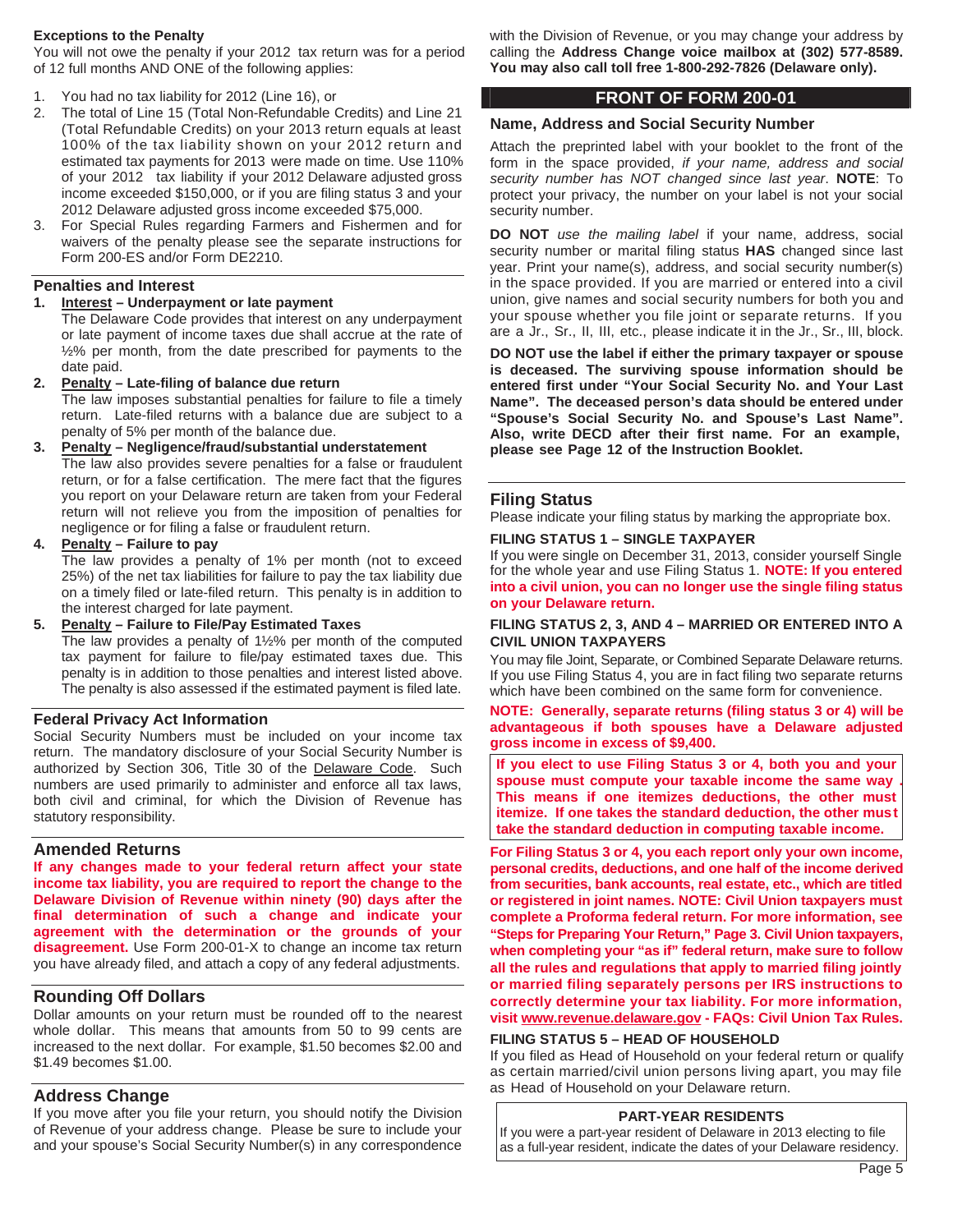## **DE 2210 Indicator**

Check the "Form DE2210 Attached" box and attach a copy of DE2210 to your return if you have calculated the Underpayment of Estimated taxes **and an Estimated penalty is due OR if you completed Part 3.** Use Form DE2210 to determine if you owe a penalty for the underpayment of estimated tax and to calculate the amount of the penalty.

**To obtain Form DE2210, please contact our offices or visit the Division of Revenue website at www.revenue.delaware.gov. Do NOT check this box if a completed DE2210 (Pages 1 and 2) is not being sent with your return. Do NOT submit a Federal Form 2210 instead of a Delaware Form 2210. Do not submit computer worksheets in lieu of Form DE2210.** 

### **LINE-BY-LINE INSTRUCTIONS**

Next, complete the back of this form beginning with Line 29. **Instructions begin on Page 9.** Once the back is completed, return to the front and use the following instructions.

**NOTE:** If you have no Delaware modifications and do not elect to itemize your deductions, you may eliminate completing page 2 of the return and begin on Line 1 of the Delaware return by entering your Federal Adjusted Gross Income from Federal Form 1040, Line 37; 1040A, Line 21; or 1040EZ, Line 4.



#### **Delaware Adjusted Gross Income**

Enter the amount from Line 42 on the back of your Delaware return.

#### **2a Standard Deduction**

The law allows you to take a standard deduction in lieu of itemizing your deductions. If you elect to take the Delaware STANDARD DEDUCTION, **be sure to check the block on Line 2a** and enter the appropriate amount as listed below:

| <b>Delaware</b><br><b>Filing Status</b> | <b>Standard</b><br><b>Deduction</b> | Enter on<br>Line 2 |  |
|-----------------------------------------|-------------------------------------|--------------------|--|
|                                         | \$3,250                             | Column B           |  |
|                                         | \$6.500                             | Column B           |  |
| 3                                       | \$3.250                             | Column B           |  |
| 4                                       | \$3.250                             | Column A & B       |  |
| 5                                       | \$3.250                             | Column B           |  |

**NOTE:** If you have itemized deductions greater than your allowable Delaware standard deduction, you can itemize deductions on your Delaware return even though you did not itemize deductions on your federal return.

## **2b Itemized Deductions**

If you elect to itemize deductions:

**a. Check the block on Line 2b.** 

- b. Complete Section C, Lines 43 through 48 on the back of your Delaware return.
- c. Enter the amount from Line 48 on Line 2.
- d. Attach a copy of Federal Form 1040 Schedule A.
- e. If you claim a deduction on Federal Schedule A, Line 21 for Unreimbursed Employee Expenses, you must attach a copy of Federal Form 2106 or 2106 EZ.

**NOTE: If you claimed a standard deduction on your federal return, you may still elect to itemize your deductions on the Delaware return. In this case, complete and attached Federal Schedule A, showing the itemized deductions you would have claimed on the federal return.** 

#### **Additional Standard Deduction**

The additional standard deduction is allowable only for those persons 65 and over OR blind, electing to use the Delaware standard deduction (Line 2a).

**NOTE: If you elect to itemize your deductions, you do not qualify for the additional standard deduction even though you** 

### **may be 65 years of age or older and/or blind. If you itemize deductions, do not check the "65 or over" box.**

If you qualify for the additional standard deduction:

- 1. Be sure you checked the block on Line 2a to indicate you are using the standard deduction.
- 2. Check the appropriate box(es) relating to age and/or blindness on Line 3.
- 3. Multiply the number of boxes checked on Line 3 by \$2,500 and determine the total (a maximum of \$5,000 per individual).
- 4. If you are filing a combined separate return, enter the amount pertaining to each spouse (boxes checked x \$2,500) in the spouses' respective columns (\$5,000 per spouse age 65 or over **and** blind; \$2,500 per spouse age 65 and over **or** blind).
- 5. All other filing statuses should enter the total for both individuals in Column B.

#### **Tax Liability 6**

If Line 5 is less than \$60,000, use the tax table to compute your tax liability. If line 5 is \$60,000 or greater, use the tax schedule at the end of the tax table to compute your tax liability. Enter your tax liability on Line 6.

#### **Lump Sum Distribution 7**

This line applies, in the case of someone who is not selfemployed, only when the distribution is made:

- Due to the participant's death;
- Due to the participant's separation from employment;
- After the participant had attained age 59  $\frac{1}{2}$ .

In the case of a self-employed person, this line applies only when the distribution is made:

- Due to the participant's death;
- After the participant reached age 59  $\frac{1}{2}$ .
- The participant was previously disabled.

#### **This line does not apply when your distribution was**:

#### • Rolled over;

- An early distribution including an early distribution received for medical, education or housing exclusions;
- Subject to the early withdrawal penalty on Line 58 of Federal Form 1040.

Delaware does not impose a penalty for early withdrawal from IRAs and Pension Plans. The law provides for separate tax treatment of lump sum distributions received from qualified pension plans, profit sharing or stock bonus plans. The law provides for ten year averaging of the distribution designated to be taxed as ordinary income. Under this provision, lump sum distributions will be taxed separately as ordinary income in the year of receipt. However, the federal "rollover" provisions apply to this income, so recipients have sixty days in which to invest the proceeds of the lump sum distributions into an IRA or other qualified pension plan without being subjected to tax. Persons receiving a lump sum distribution in 2013 must complete Delaware Form 329 to compute the tax liability on this income. The amount of tax (from Line 16, Form 329) should be placed on Line 7 of the Delaware return. You must attach Form 329 to your return. If you received a lump sum distribution, but did not qualify for or did not elect lump sum averaging on your federal return, you can still use Form 329 for Delaware purposes. See instructions for Line 37 (page 11) to exclude your lump sum distribution from your Delaware Adjusted Gross Income.



## **Personal Credits 9a**

Enter the total number of personal exemptions claimed on your federal return, multiply by \$110 and enter the total on Line 9a. Civil Union taxpayers, please refer to your **Proforma** or "**as if**" federal return. If you are married or entered into a civil union and filing a combined separate return (Filing Status 4), split the total between Columns A and B in increments of \$110.

**3**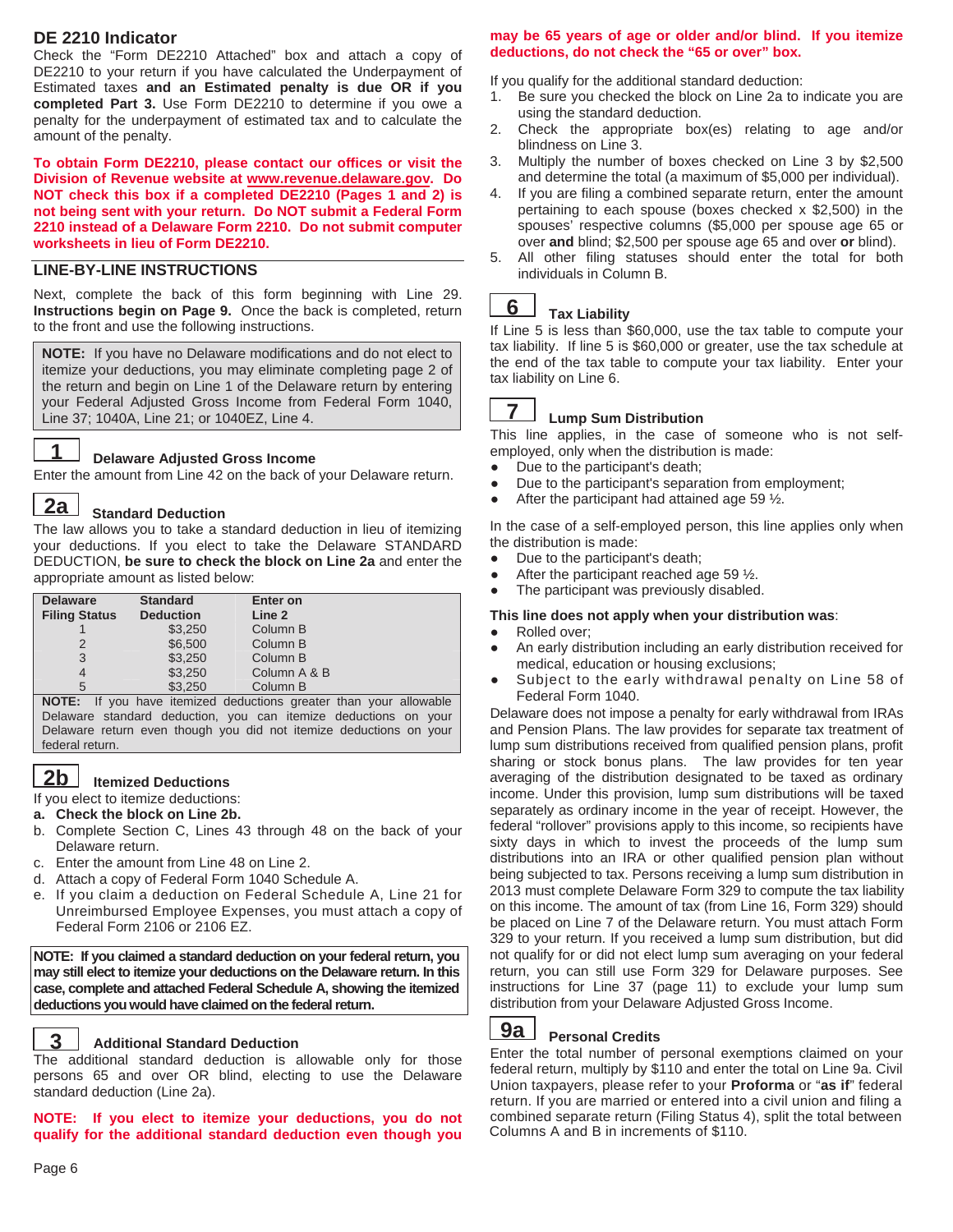**If you are married or entered into a civil union and filing separate returns (Filing Status 3), allocate exemptions appropriately to each return and multiply by \$110, entering the total for each return in Column B. Please see example below.** All other filing statuses place the total in Column B.

If you were not required to file a federal return, enter \$110 for each spouse reporting income plus \$110 for each person who could have been claimed as a personal exemption had you been required to file a federal return. Allocate the totals for your filing status as described in the paragraph above.

**NOTE:** You are not entitled to a Delaware Personal Credit if you are claimed as a dependent on another individual's Federal return. Enter "0" in the space provided on Line 9a.

Example: If you filed the federal return as a married filing joint or the **Proforma** federal return as a civil union couple filing jointly and have no dependents, enter \$220

- \$110 in each column if Filing Status 4
- \$110 per return in Column B if Filing Status 3, or
- \$220 in Column B if Filing Status 2.

Please ensure that the number of personal credits claimed on the Delaware return does not exceed the Federal number of exemptions. This data will be verified with the IRS.

#### **NOTE: Civil Union taxpayers who file separate or combined separate must each submit a Proforma federal married filing separate return to Delaware. Do not submit the Proforma return to the IRS.**

### **Additional Personal Credits**

**9b** Additional Personal Credits<br>If you and/or your spouse were 60 years of age or over on December 31, 2013, check the appropriate box(es), multiply the number of boxes checked by \$110, and enter the total on Line 9b.

If you are filing a combined separate return (Filing Status 4), enter \$110 in the column(s) that correspond to the checked box(es).

#### **10 Other State Tax Credit**

If you are a resident of Delaware (or elect to be taxed as one) and pay income taxes to another State on income earned in the other State which is also included in your Delaware taxable income, the law allows you a tax credit against your Delaware income tax. **Do not include city wage taxes or county taxes payable with your other State return**. **(See Worksheet below.)** 

**If you claim the tax credit, you must attach to your Delaware return a signed copy of the income tax return filed with the other State(s). In addition, your Delaware return information will be shared with the other State(s) that you claimed the credit for.** 

|    | LINE 10 WORKSHEET.<br><b>CREDIT FOR TAXES PAID TO ANOTHER STATE</b>                                                          | Column A | Column B |                |
|----|------------------------------------------------------------------------------------------------------------------------------|----------|----------|----------------|
| 1. | Enter adjusted gross income from the other state return.                                                                     |          |          |                |
| 2. | Delaware adjusted gross income (Line 1 of return).                                                                           |          |          | $\overline{2}$ |
| 3. | If Line 1 is less than Line 2: divide Line 1 by Line 2 and<br>enter. If Line 1 is greater than Line 2: enter 100%.           |          |          | 3              |
| 4. | Enter amount from Line 6, Form 200-01.                                                                                       |          |          |                |
| 5. | Multiply Line 3 by Line 4.                                                                                                   |          |          | 5              |
| 6. | Enter taxes paid to other states (net of credits).<br>(Exclude City Wage and County taxes).                                  |          |          | 6              |
| 7. | Your credit allowance for this state is the smaller of Line 5 or<br>6. Enter this amount here and on Line 10 of Form 200-01. |          |          |                |

If you are claiming a credit for taxes paid to more than one State, you must complete DE Schedule I and attach it to your Resident return. Example: You claim a credit for taxes paid to Pennsylvania AND New Jersey on your Delaware return. **On DE Schedule I, enter the names of the other States and amount of credit claimed in** 

**HIGHEST to LOWEST credit amount order.** If claiming the credit from only one state, then enter the state and amount on the front of the return.

With regard to any credit claimed for taxes paid to another state, the credit is limited to the smallest of the following:

- a. The Delaware tax liability;
- b. The tax liability due and paid, after the application of all credits (example: tax forgiveness credit, earned income credit, poverty level credit), to the other state (not including amounts paid on your state return to local jurisdictions). The amount due and paid **is not the amount on your W-2**; or
- c. The amount computed by multiplying the Delaware tax by a fraction, the numerator of which is your adjusted gross income from sources in the other state and the denominator of which is your Delaware Adjusted Gross Income (Line 1).

#### **If the other state income is not included in Delaware Source Income, then the other State tax credit cannot be taken in Delaware for that income.**

**NOTE:** If you file using filing status 4 – Married or entered into a civil union filing combined separate – enter the credit in the column for the person who actually worked or was taxed by the other state.

**NOTE:** Taxes paid to a political subdivision of a state cannot be claimed as credit. The District of Columbia, however, is classified as a "State" for the purpose of this credit and, therefore, can be claimed as credit on Line 10.



### **Volunteer Firefighter Credit**

Enter on Line 11 the total of the following credit(s) to which you are entitled:

#### **Volunteer Firefighter's Credit**

7

The law allows a credit of \$400 against the income tax liability of Delaware residents who are **active** firefighters, or members of fire company auxiliaries or rescue squads. To qualify for the credit, you must be an active volunteer firefighter on call to fight fires on a regular basis, a member of a fire company auxiliary or active member of an organized rescue squad in a Delaware Volunteer Company. **Active status of the members is verified annually by the Division of Revenue with the Volunteer Firefighter Companies.** 

You must enter the Fire Company number where you volunteer on Line 11, Column A and/or Column B, to qualify for the credit. Enter the amount of this credit on Line 11, Column A and/or B. Only one \$400 credit may be claimed by each spouse. **If you file** 

**using Filing Status 2 – Joint – Do Not Enter \$400 in Column A.** 

| 12 Other Non-Refundable Credits |
|---------------------------------|
|                                 |

#### **Form 700 Credits**

**Taxpayers claiming any of the following credits must complete and attach Form 700 to their return. (Form 700 is available from the Revenue** or **www.revenue.delaware.gov.)**

**Economic Development Credits** are available to certain businesses engaged in a qualified business activity who meet the minimum capital investment and new hiring requirements. Only taxpayers approved by the Division of Revenue may claim these credits.

**Green Industry Credits** are available for reducing waste release, use of recycled

materials, processing of waste materials and collection and distribution of recycled materials. Only those taxpayers whose eligibility is certified by the Delaware Department of Natural Resources and Environmental Control and the Delaware Economic Development Office may claim these credits.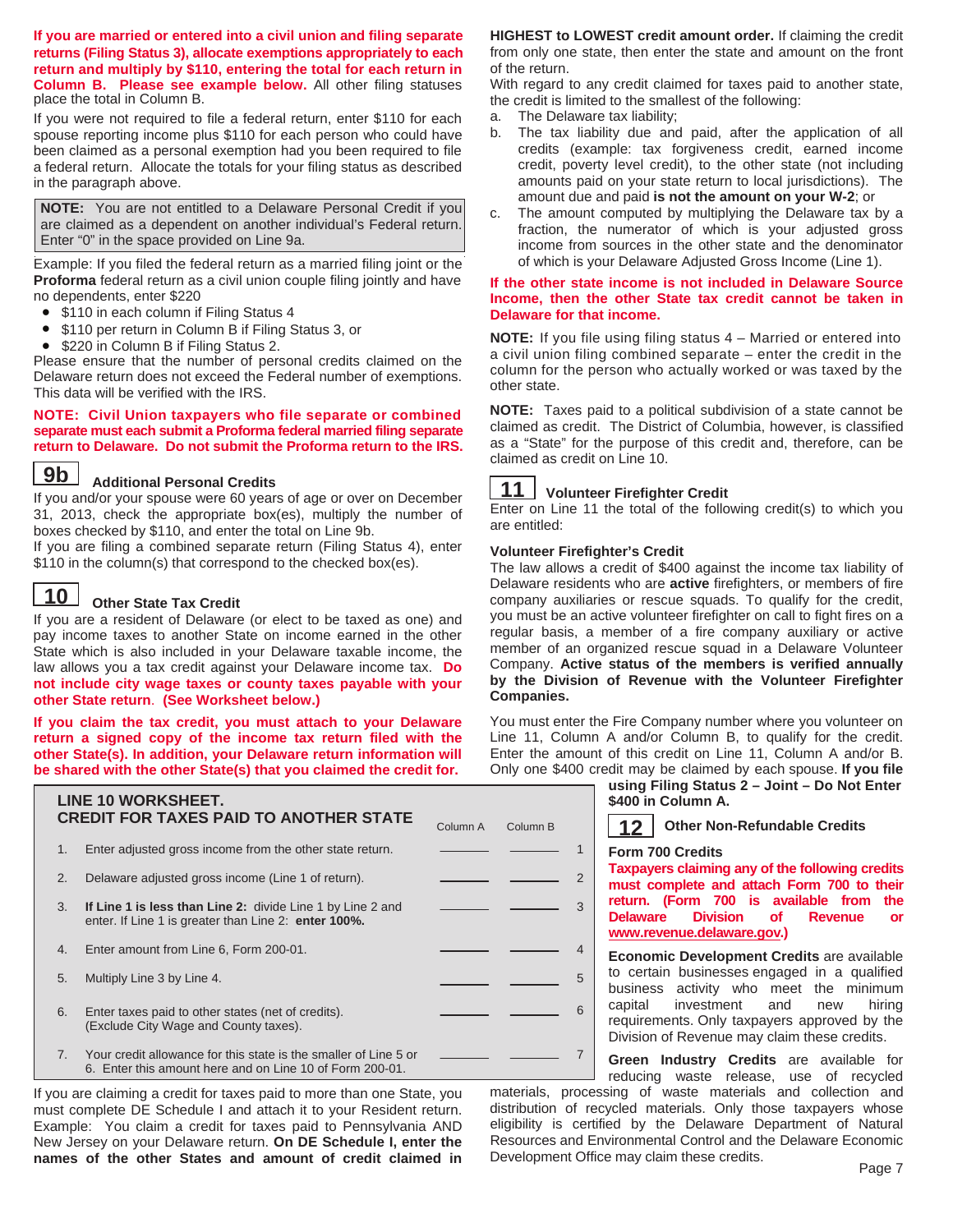**Brownfield Tax Credits** are available for promoting the rehabilitation of contaminated industrial and commercial sites. Only those taxpayers whose eligibility is certified by the Delaware Department of Natural Resources and Environmental Control may claim these credits.

**Research and Development Tax Credit.** A business or individual may take an income tax credit on Delaware qualified research and development expenses. A Division of Revenue approval letter must be attached to your Delaware return.

**Land and Historic Resource Tax Credit**. A business or individual may take an income tax credit for permanent gifts of land or interest in land to public agencies and qualified private non-profit charitable organizations. A Division of Revenue approval letter must be attached to your Delaware Return.

**Historic Preservation Tax Credits** are available to Resident Curators and to those persons who work to promote community revitalization and restoration, and the rehabilitation of historic properties. Only those taxpayers whose eligibility is certified by the Delaware State Historic Preservation Office may claim these credits.

**Neighborhood Assistance Tax Credit.** Certain taxpayers are eligible for an income tax credit for contributing to a neighborhood organization, community development corporation, or community based development organization; or for providing neighborhood assistance, job training, or education to an impoverished area or for low and moderate-income families. An investment claimed as a Neighborhood Assistance Credit shall not also be eligible for treatment in the same year as a charitable contribution for income tax purposes. Only those taxpayers whose eligibility is credited by the Delaware State Housing Authority and the Delaware Tax Appeal Board may claim these credits.

#### **Child Care Credit 13**

A resident individual is allowed a credit against his/her individual tax in the amount of fifty percent (50%) of the child and dependent care credit allowable for federal income tax purposes. Use the worksheet provided below to compute the amount of the deduction. **The Child Care Credit should not be confused with the Child Tax Credit, which is not an allowable credit on the Delaware return.** 

**In the case of spouses who file a joint federal return, but who elect to file separate or combined separate returns for Delaware, the credit may only be applied against the tax imposed on the spouse with the lower taxable income reported on Line 5.** 

**NOTE:** You must attach to your Delaware return a copy of Federal Form 2441.

#### **LINE 13 WORKSHEET - CHILD CARE CREDIT**

Enter the total amount from Line 11 of Federal Form 2441 (Federal form must be attached) and multiply by 50% (.50).

 $x .50 = $$ 

Enter result on Line 13 of your return.

**Do not enter an amount in excess of \$1,050.** 

#### **14 Earned Income Tax Credit (EITC)**

A Resident individual is allowed a **nonrefundable credit** against his or her individual tax in the amount of twenty percent (20%) of the federal earned income credit allowed. Complete DE Schedule II to determine the amount of the credit.

**In the case of spouses who file a joint federal return, but who elect to file separate or combined separate returns for Delaware, the credit may only be applied against the tax imposed on the spouse with the higher taxable income reported on Line 5. If you entered into a civil union but elect to file separate or combined separate, the credit is to be applied against the tax of the individual who received the credit on the federal return.**

**DE Schedule II:** For each child **YOU CLAIMED** the Earned Income Credit for on your federal return, provide the following information: Line 7 - Enter the first name and last name of each child.

Line 8 - Enter the social security number (SSN) of each child.

Line 9 - Enter the year of birth of each child. (Example: 2009).

- Line10 Please indicate by checking the appropriate box(es) if the child was under age 24 at the end of 2013, a student, or younger than you (or your spouse, if filing jointly).
- Line 11 Check the appropriate box(es) relating to disability.
- Line 12 Enter the Delaware State Income Tax from Line 8. If you use filing status 4, enter the higher tax amount from Line 8, Column A or B.
- Line 13 Enter the Federal Earned Income Credit from Federal Form 1040, Line 64a; Form 1040A, Line 38a; or Form 1040EZ, Line 8a.
- Line 15 Multiply Line 13 by Line 14 on DE Schedule II.
- Line 16 Enter the smaller of line 12 or line 15. This line amount is your Delaware Earned Income Tax Credit and should be entered on the Resident return, line 14.

**DO NOT complete DE Schedule II if you have not taken an Earned Income Credit on your federal return.** 

 **NOTE: The following forms must be attached to your Delaware return if you claim the Earned Income Tax Credit:** 

- **DE Schedule II**  •
- **Federal Form 1040, Pages 1 and 2 or Form 1040A Pages 1 and 2 or Form 1040EZ.**
- **Federal Form EIC.**  •

**Failure to attach the above documentation may unnecessarily delay the processing of your return.** 

#### **Total Non-Refundable Credits 15**

The total of all non-refundable credits (Lines 9a through 14) is limited to the amount of your Delaware tax liability on Line 8.

#### **Delaware Tax Withheld 17**

Enter the Delaware income tax withheld as shown on your W-2 and/or 1099R Forms in Column A and/or B. **DO NOT INCLUDE CITY WAGE TAX. DO NOT INCLUDE S CORP PAYMENTS.** 

### **18 Estimated Tax Payments and**

**Payments with Extensions** Enter on Line 18, Column A and/or B, the total quarterly estimated

tax payments for 2013 including any credit carryover from your 2012 return. In order to receive proper credit for fourth quarter estimated tax payments, they must be made by January 15, 2014. Also, enter the amount paid with Form 1027 (Automatic Extension) on this line. **DO NOT INCLUDE S CORP PAYMENTS.**

**If you file a combined separate return (Filing Status 4), you may allocate the estimated tax payments in any manner you wish. All other filing statuses must claim the estimated tax payments under the Social Security Number for which the payments were made.**



#### **S Corporation Payments and Refundable Business Credits**

Enter on Line 19, Column A and/or B the Delaware estimated tax payment made on your behalf by an S Corporation. **Attach a copy of the Delaware, Form 1100S, Schedule A-1 reflecting the payment.** 

**Business Finder's Fee Tax Credit.** This credit is available to encourage Delaware businesses to bring non-Delaware businesses into the state. Only those taxpayers whose eligibility is certified by the Delaware Economic Development Office (DEDO) may claim this credit.

**New Economy Jobs Program Credit.** A credit available to qualified employers pursuant to the New Economy Jobs Program whose purpose is to encourage the creation of high wage, knowledge-based jobs in this state. To apply for certification as a qualified employer, submit Form 208DE (available from the Division of Revenue and at www.revenue.delaware.gov) with the Secretary of Finance with a copy to the Director of Economic Development (DEDO).

**Veterans Opportunity Credit.** A credit awarded to qualified employers for hiring qualified veterans on or after January 1, 2012 and prior to January 1, 2016.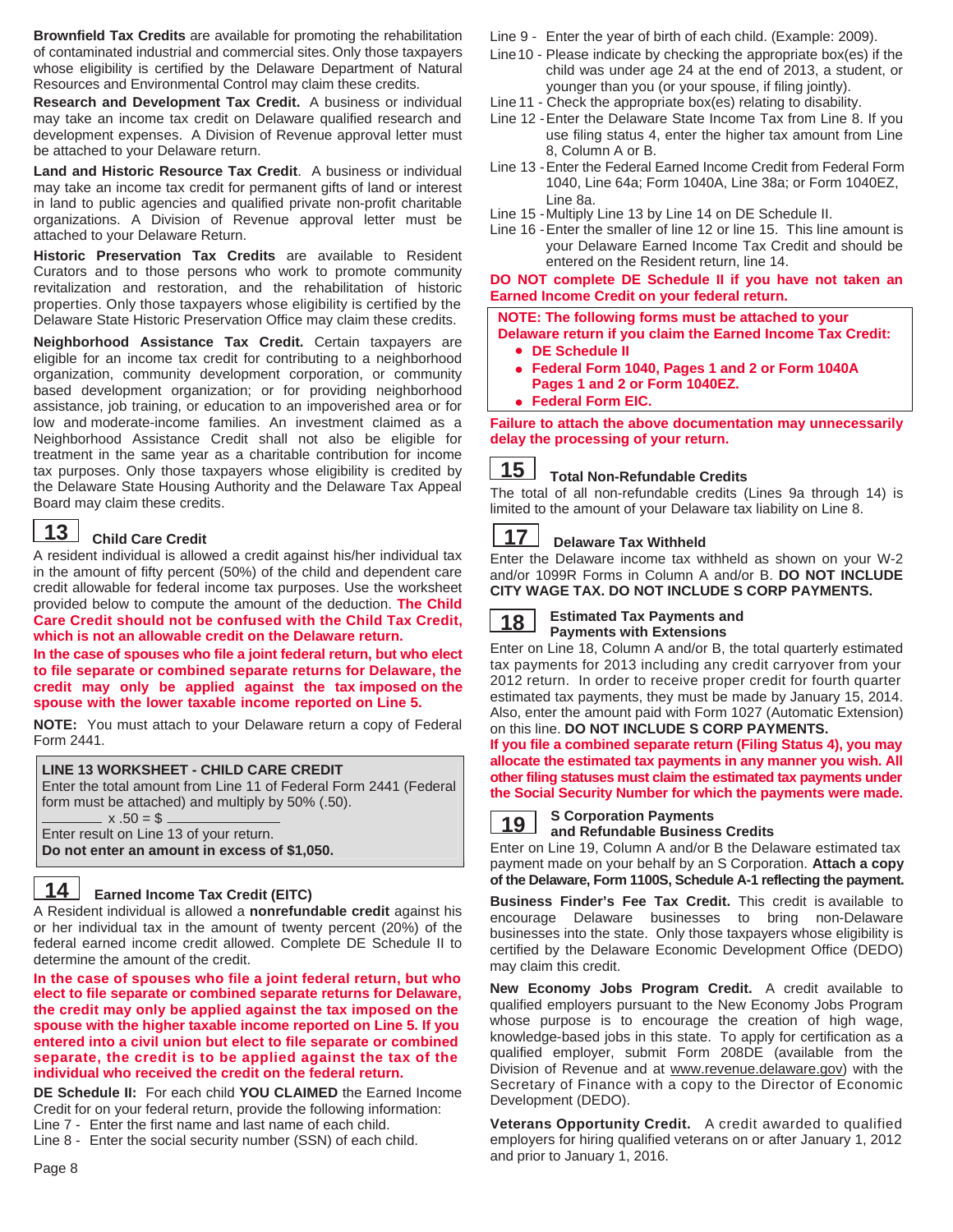#### **Any taxpayer claiming refundable credits must complete Form 700 (available at www.revenue.delaware.gov and from the Division of Revenue) and submit it with their Delaware return.**

#### **20 Real Estate Capital Gains Tax Payments Credit**

Enter on Line 20, Column A and/or B, the total of all real estate capital gain tax payments made to Delaware in 2013 from Delaware real estate sales. If you file combined separate (Filing Status 4), you may allocate these payments in any manner. All other filing statuses must claim these payments under the Social Security Number for which the payments were made. **NOTE: Please submit all copies of Form 5403.**

## **Contribution to Special Funds 24**

You and/or your spouse may wish to contribute to any/all of the worthwhile funds listed on page 13. You must complete DE Schedule III. Enter the amount of your donation on the line provided next to the designated fund(s) of your choice. **Enter the total amount donated on Line 24.** The minimum amount for a donation is \$1.

If you are not due a refund and you wish to make a contribution, you may do so. Include the total amount of your donation with the balance due.

#### **25 Carryover to 2014 Estimated Tax Account**

If you are using Filing Status 1, 2, 3 or 5, and wish to apply a portion of your overpayment to your 2014 Estimated Tax Account, enter on Line 25 the portion of your overpayment (Line 23) to be applied. If you use Filing Status 4, enter on Line 25 the portion of your net overpayment (Line 23, Column A and B, less Line 22, Column A and B) to be applied. **NOTE: Any amount entered on Line 25 will reduce the amount of overpayment refunded to you.** 

## **26 Penalties and Interest Due**

You may compute the amount of penalties and interest due or you may leave Line 26 blank and the Division of Revenue will calculate the amount for you and send you a bill. Penalties may be assessed for filing a balance due return late, failure to pay the tax liability due, fraud, negligence and failure to pay estimated taxes. (See Page 5 for a description of penalties and interest.)

#### **If you have calculated the underpayment of Estimated taxes using Form DE2210 and an Estimated penalty is due OR if you completed**

**Part 3, check the "Form DE2210 Attached" box at the top of your return and submit pages 1 and 2 of the form with your return. Do not submit computer worksheets in lieu of Form DE2210. Checking the box without including a Form DE2210 will unnecessarily delay the processing of your return. A submitted DE2210 will not be processed automatically unless the box is checked.**

#### **27 Net Balance Due**

If you are using Filing Status 1, 2, 3 or 5, enter the amount of the net balance due (Line 22 plus Lines 24 and 26) and pay in full. If you are married or entered into a civil union using Filing Status 4, enter the total balance due (Line 22, Columns A and B, less Line 23, Columns A and B, plus Lines 24 and 26) and pay in full. Make check payable to: DE Division of Revenue.

#### **Net Refund 28**

If you are using Filing Status 1, 2, 3 or 5, enter the amount of the total refund (Line 23 less amounts on Line 24 and/or Line 25 and Line 26) to be refunded to you. If you are using Filing Status 4, enter the total net refund (Line 23, Column A and B, less Line 22, Column A and B, less amounts on Line 24 and/or Line 25 and Line 26) to be refunded to you. If you do not have a balance due or a refund due, enter "0" on Line 28.

### **BACK OF FORM 200-01**

#### **Federal Adjusted Gross Income 29**

If you are using filing status 1, 2 or 5, enter your Federal Adjusted Gross Income from Federal Form 1040, Line 37; 1040A, Line 21; or 1040EZ, Line 4 into Column B. If you were not required to file a federal return, fill out one of the mentioned federal forms to determine your federal adjusted gross income. If you are using Filing Status 3 or 4, use the worksheet on this page to assist in separating income, losses, and deductions between spouses. You must each report your own income, losses, and deductions, and one-half of income derived from securities, bank accounts, real estate, etc., which are titled or registered in joint names.

Civil Union taxpayers, please see Page 3, "Steps for Preparing Your Return" regarding **Proforma** federal returns.

|     |                                                                                                                                    |     | Federal/Proforma | <b>Spouse</b>  | Yourself        |                |
|-----|------------------------------------------------------------------------------------------------------------------------------------|-----|------------------|----------------|-----------------|----------------|
| 1.  |                                                                                                                                    | 1.  | 0 <sub>0</sub>   | 0 <sub>0</sub> | 0 <sup>0</sup>  | 1 <sub>1</sub> |
| 2.  |                                                                                                                                    | 2.  | 0 <sup>0</sup>   | 0 <sup>0</sup> | $00\,$          | 2.             |
| 3.  |                                                                                                                                    | 3.  | 00               | 00             | 00              | 3.             |
| 4.  | Taxable refunds, credits or offsets of state and local income taxes                                                                | 4.  | 00               | 0 <sub>0</sub> | $00\,$          | 4.             |
| 5.  |                                                                                                                                    | 5.  | 0 <sup>0</sup>   | 0 <sup>0</sup> | $00\,$          | 5.             |
| 6.  |                                                                                                                                    | 6.  | 0 <sub>0</sub>   | 0 <sub>0</sub> | 00              | 6.             |
| 7a. |                                                                                                                                    | 7a. | 0 <sup>0</sup>   | 0 <sup>0</sup> | 0 <sup>0</sup>  | 7a.            |
| 7b. |                                                                                                                                    | 7b. | 0 <sup>0</sup>   | 00             | 00 <sup>°</sup> | 7b.            |
| 8.  |                                                                                                                                    | 8.  | 0 <sub>0</sub>   | 0 <sub>0</sub> | 0 <sup>0</sup>  | 8.             |
| 9.  |                                                                                                                                    | 9.  | 0 <sup>0</sup>   | 0 <sup>0</sup> | 0 <sup>0</sup>  | 9.             |
| 10. | Rents, royalties, partnerships, s-corps, estates, trusts, etc                                                                      | 10. | 0 <sup>0</sup>   | 0 <sub>0</sub> | 00              | 10.            |
| 11. |                                                                                                                                    | 11. | 0 <sub>0</sub>   | 0 <sub>0</sub> | 0 <sup>0</sup>  | 11.            |
| 12. |                                                                                                                                    | 12. | 00               | 00             | 00              | 12.            |
| 13. |                                                                                                                                    | 13. | 00               | 0 <sub>0</sub> | 00              | 13.            |
| 14. |                                                                                                                                    | 14. | 0 <sup>0</sup>   | 0 <sup>0</sup> | 0 <sup>0</sup>  | 14.            |
| 15. |                                                                                                                                    | 15. | 00               | 00             | 00              | 15.            |
| 16. | Total Federal Adjustments (Federal Form 1040, Line 36 or 1040A, Line                                                               | 16. | 00               | 00             | 00              | 16.            |
| 17. | Federal Adjusted Gross Income. Subtract Line 16 from Line 15. Enter on<br>page 2, Line 29, columns A and B of your Delaware return | 17. | 0 <sup>0</sup>   | 00             | 00              | 17.            |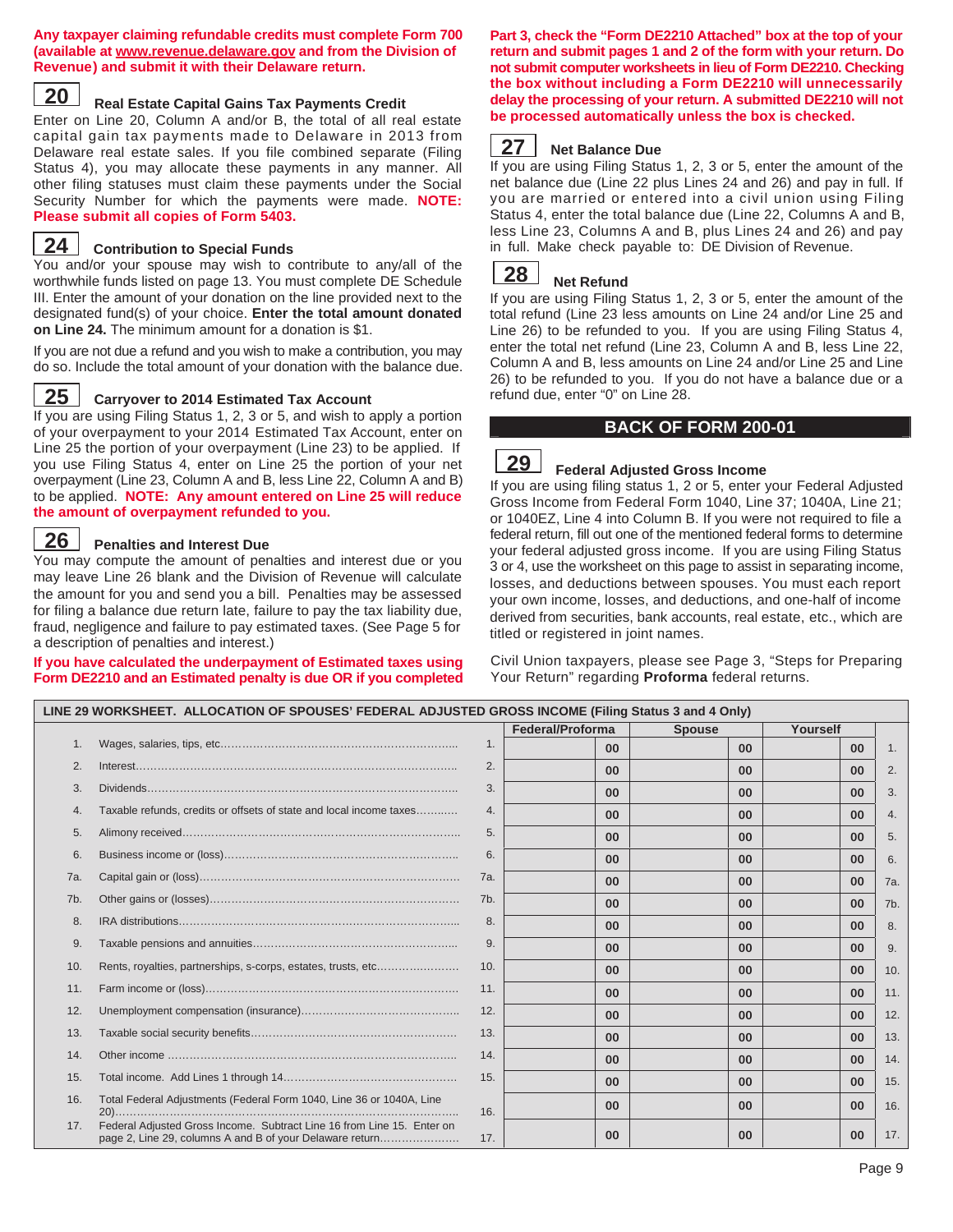

#### **Interest on State and Local Obligations other than Delaware**

Interest you received from any obligations of States other than Delaware or their political subdivisions, is taxable and must be added on Line 30. Examples of **interest that is taxable:** 

- Interest received on Pennsylvania Turnpike Bonds.
- Mutual fund dividends not included on Line 29 that are attributable to interest on state or local obligations (minus those attributable to the State of Delaware and its authorities and political subdivisions – provided the mutual fund reports that amount to you in writing).

#### **31 Fiduciary Adjustments, Oil Percentage Depletion**

#### **Fiduciary Adjustments**

Net additions from fiduciary adjustments derived from income received from an estate or trust as shown on Federal Form K-1, Beneficiary's Share of Federal Income and Deductions, should be included on Line 31.

### **Oil Percentage Depletion**

The law provides for the disallowance of any percentage depletion deduction allowable under federal law, to the extent it is in excess of cost depletion. Add the excess to the amount of fiduciary adjustments and enter the total on Line 31.

#### **34 U.S. Obligations**

Interest received on obligations of the United States, and included on your federal tax return, is exempt from Delaware tax and should be entered on Line 34. Failure to identify the payor on Federal Schedule B will result in the disallowance of the deduction. Interest received on obligations for which the United States is NOT the primary obligor or which are NOT guaranteed by the full faith and credit of the United States is not exempt from tax and may not be entered on Line 34. (Examples are shown in the table below.)

| LINE 34 EXAMPLES. INTEREST RECEIVED ON U.S. OBLIGATIONS |                                          |  |  |  |
|---------------------------------------------------------|------------------------------------------|--|--|--|
| <b>Examples of</b>                                      | <b>Examples of</b>                       |  |  |  |
| <b>INTEREST THAT IS EXEMPT</b>                          | <b>INTEREST THAT IS NOT EXEMPT</b>       |  |  |  |
| U.S. Treasury Bill, Bonds (Series E, F, G, H),          | Federal National Mortgage Association    |  |  |  |
| Certificates, Notes                                     | (Fannie Maes)                            |  |  |  |
| <b>Export Import Bank</b>                               | Federal Home Loan Mortgage Corp.         |  |  |  |
| Federal Deposit Insurance Corp.                         | Government National Mortgage Association |  |  |  |
| Federal Farm Credit Bank                                | (Ginnie Maes)                            |  |  |  |
| <b>Federal Intermediate Credit Banks</b>                | International Bank of Reconstruction and |  |  |  |
| <b>Federal Land Banks</b>                               | Development                              |  |  |  |
| <b>Tennessee Valley Authority</b>                       |                                          |  |  |  |
| Mutual Fund Dividends (Dollar amount or percentage      | Student Loan Marketing Association       |  |  |  |
| directly attributed to a U.S. obligation, provided the  | (Sallie Maes)                            |  |  |  |
| Mutual Fund reports that amount to you.)                |                                          |  |  |  |

**IF YOU WERE UNDER 60 on December 31, 2013, your exclusion equals \$2,000 or the amount of your pension, whichever is less.** 

| IF YOU WERE 60 OR OVER on December 31, 2013, your                                                             |  |
|---------------------------------------------------------------------------------------------------------------|--|
| exclusion is determined as follows:                                                                           |  |
|                                                                                                               |  |
| 2. Amount of "eligible retirement                                                                             |  |
|                                                                                                               |  |
|                                                                                                               |  |
| 4. Enter Line 3 or \$12,500, whichever is                                                                     |  |
|                                                                                                               |  |
| PER ARE EN L'ANGUNA ANGELIA (PRODUCTION DE L'ESTRE PER EN L'ESTRE PRODUCTION DE L'ESTRE PRODUCTION DE L'ANGUE |  |

**Eligible retirement income** includes dividends, capital gains, interest, net rental income from real property and qualified retirement plans (IRC Sec. 4974), such as IRA, 401(K), Keogh plans, and government deferred compensation plans (IRC Sec. 457).

**Disability pension income paid by your employer is reported as wages on the federal return, until you reach the minimum retirement age. Minimum retirement age generally is the age at which you can first receive a pension or annuity if you are not disabled. Therefore, Disability pension income would not qualify for the pension exclusion.** 

**Pension Exclusion Example**: The primary taxpayer received \$10,000 in pension income. The secondary taxpayer received no pension income. The taxpayers had joint bank accounts and mutual fund accounts. They earned \$5,000 in interest from the bank, \$1,000 in dividends and \$3,000 in capital gains. These accounts would be split equally between the two taxpayers. Both taxpayers, in this example, are over 60 years old. The primary taxpayer's exclusion is  $$12,500$  (10,000 + 2,500 + 500 + 1,500 = 14,500). The maximum exclusion for the primary taxpayer is \$12,500. The secondary taxpayer's exclusion is \$4,500 (2,500 + 500 + 1,500 = 4,500). The secondary taxpayer cannot include in the pension exclusion

calculation the amount by which the primary taxpayer exceeded the \$12,500 maximum exclusion.

**Please remember to enclose the 1099R Forms and other supporting schedules to support your pension exclusion.** 



## **Delaware State Tax Refund 36**

Delaware state tax refunds may be excluded to the extent they are included in federal adjusted gross income.

#### **Fiduciary Adjustment**

Net subtractions from fiduciary adjustments derived from income received from an estate or trust, as shown on your Federal Form K-1, Beneficiary's Share of Income and Deductions, should be included on Line 36.

## **35** Pension Exclusion

Amounts received as pensions from employers (including pensions of a deceased taxpayer) may qualify for an exclusion from Delaware taxable income, subject to the limitations described below.

**An early distribution from an IRA or Pension fund due to emergency reasons or a separation from employment does not qualify for the pension exclusion. If the distribution code(s) listed in Box 7 of your 1099 R(s) is a 1 (one), then that amount DOES NOT qualify for the pension exclusion. Also, if you were assessed an early withdrawal penalty on Federal 1040, Line 58, that amount DOES NOT qualify for the pension exclusion.** 

**NOTE:** Each taxpayer may receive ONLY ONE exclusion, even if he or she is receiving more than one pension or other retirement distribution. Spouses who each receive pensions are entitled to one exclusion each.

### **Work Opportunity Credit**

The law allows a deduction for the portion of wages paid but disallowed as a deduction for federal tax purposes by reason of claiming the work opportunity credit on the federal return. That portion of the deduction for wages, which is disallowed for federal purposes, should be entered on Line 36. In order to claim this modification, you must attach Federal Form 5884.

#### **Delaware Net Operating Loss Carryovers**

Taxpayers who were prevented in previous years from carrying federal net operating losses to their Delaware returns (because of Delaware's \$30,000 limit on net operating loss carrybacks) are permitted to carry these additional losses forward on their Delaware return in years following the loss year.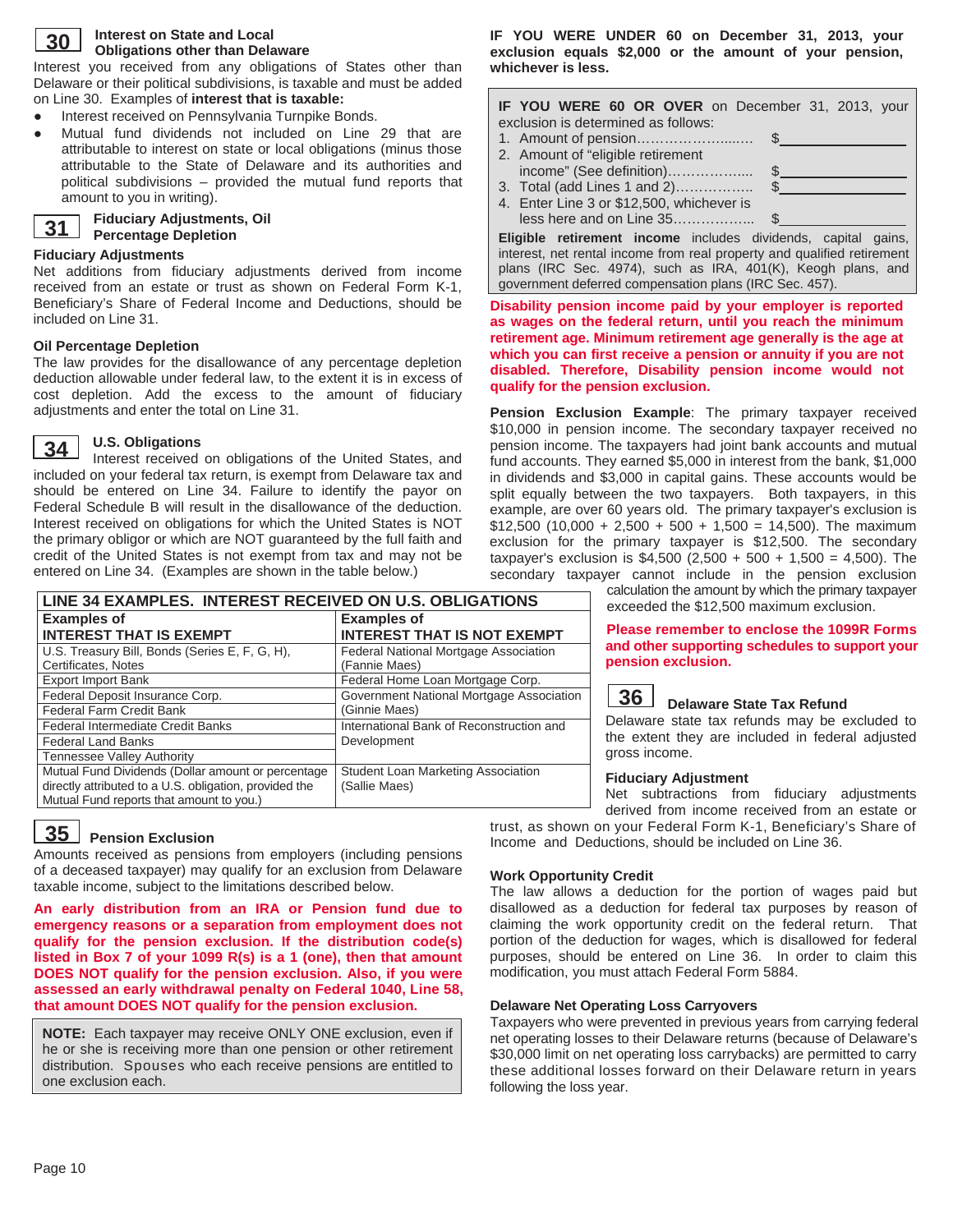

#### **Social Security/Railroad Retirement Benefits**

Social Security and Railroad Retirement benefits are not taxable in Delaware and, therefore, should not be included in taxable income. Enter on Line 37 the total of any taxable payments included on Line 29.

#### **Higher Education**

Distributions received from qualified retirement plans (IRC Sec. 4974, including IRAs), cash or deferred arrangements (such as 401(k) plans) and government deferred compensation plans (IRC Sec. 457) may be excluded from Delaware adjusted gross income to the extent they are used in the same tax year to pay for books, tuition or fees at an institution of higher education attended by the taxpayer or by his or her dependents who have NOT attained the age of 26 by December 31, 2013; and as long as such amounts have been included in federal adjusted gross income.

### **Certain Lump Sum Distributions**

Enter on Line 37 the amount, if any, of lump sum distributions included in federal adjusted gross income which you used Form 329 to calculate the tax on Line 7.

# $\overline{39}$  Subtotal

12/31/2013?

less than \$2,500?

This line is used to calculate the 60 or Over OR Disabled credit.

 $\overline{40}$  Persons 60 or Over OR Disabled

Single, married or entered into a civil union filing separate returns

Were you at least 60 years old or totally and permanently disabled on

Did your earned income (i.e., wages, tips, farm or business income) total

> If you answered YES to all, Enter \$2,000 on Line 40

consider filing separate returns (Filing Status 3 or 4).

The law provides for exclusions from gross income to persons meeting certain qualifications. Please refer to the Line 40 Worksheet below.

**LINE 40 WORKSHEET. PERSONS 60 OR OVER OR DISABLED**<br>Single married or entered into a civil  $\|\nabla \|\mathbf{N}\|$  Married or entered into a civil union filing  $\|\nabla$ 

joint returns

12/31/2013?

\$5,000?

**NOTE:** If you are filing a joint return and only one spouse qualifies for this exclusion, you should

 $Y \mid N$  Married or entered into a civil union filing

 Were **both** spouses at least 60 years old or totally and permanently disabled on

 Is combined earned income (i.e., wages, tips, farm or business income) less than

> If you answered YES to all, Enter \$4,000 on Line 40

If you are unable to specifically allocate deductions between spouses, prorate the deductions based on the ratio of your separate incomes to total joint income. For example, if one spouse earns 60% of the household income and the other earns 40%, designate 60% of the deductions to the spouse earning 60% of the household income and 40% of the deductions to the spouse earning 40% of the household income. **NOTE: Civil Union taxpayers, please refer to "Filing Status" on Page 5.**

#### **Foreign Taxes Paid 44**

If you elected the Foreign Tax Credit on your federal return, your federal itemized deductions, allowed as Delaware itemized deductions, will be increased by the amount of foreign taxes actually paid. Foreign taxes accrued, but not paid, are not allowed as an addition on Line 44. On Line 44, enter the amount of foreign taxes paid included on Line 8 of Federal Form 1116. If you were not required to file Federal Form 1116, enter on Line 44 the amount of foreign tax paid.

#### **Charitable Mileage Deduction 45**

If you used your automobile to perform a voluntary service for a charitable organization, you may increase your itemized deductions as follows:

Miles driven  $1/1/13 - 12/31/13$  \_\_\_\_\_\_\_\_\_\_\_\_\_\_\_ x .17 = \$ (enter this amount on Line 45.)



 $\overline{N}$ 

## **State Income Tax 47a**

Enter the amount of (1) Delaware state income claimed in your federal itemized deductions plus (2) any taxes imposed and paid to another State that are included in your federal itemized deductions and claimed as a credit on Line 10 of this form. For example, if you had \$1,000 of taxes withheld in another state, but the tax liability to the other state was \$700, you should only include \$700 on Line 47a.

**NOTE: Local taxes included in your federal itemized deductions should not be included on Line 47a. Also, state taxes paid to another state for which you will not claim a** 

**on Line 47a. credit on Line 10 of your Delaware return should not be included** 

**NOTE: Real Estate Capital Gains tax payments paid in Delaware and declared on DE Form 5403 should be entered here if included in Federal Itemized deductions. Also, property or school taxes paid to your city/county should not be included here.**



#### **Form 700 Tax Credits**

Enter the amount of the charitable contribution claimed in your federal itemized deductions **for permanent gifts of land, or interest in land, to public agencies and qualified private nonprofit charitable organizations** and any investment in Neighborhood Assistance for which you claimed a tax credit for Form 700 on Line 12 of your Delaware return. **Form 1801AC and/or Form 2001AC and the Division of Revenue approval letter must be attached to your return.** 



## **Total Itemized Deductions**

Subtract Line 47a and 47b from Line 46 and enter the results on Line 48 and on Line 2 of your Delaware return. Make sure you have checked the block on Line 2b to indicate that you are electing to itemize your deductions.

### **Itemized Deductions**

If you elect to itemize deductions, complete Section C, Lines 43-48, to determine the amount of itemized deductions which you may claim on your Delaware return; otherwise, you may skip this section.

Is Line 39 \$10,000 or less? | | | | Is Line 39 \$20,000 or less?

**NOTE: If you claimed a standard deduction on your federal return, you may still elect to itemize your deductions on the Delaware return. In this case, complete and attached Federal Schedule A, showing the itemized deductions you would have claimed on the federal return.** 

**NOTE: You cannot deduct the cost of taking a bus or driving a car between your home and your regular place of work as an Itemized Deduction on Schedule A. You cannot deduct commuting expenses no matter how far your home is from your regular place of work.** 

**Do not enter motor vehicle title, realty transfer tax fees or transfer fees as other taxes. They do not qualify.** 

## $\overline{43}$  Itemized Deductions From Schedule A

Enter on Line 43 the total amount of itemized deductions as shown on Line 29, Federal Schedule A.

**If you are filing a joint federal return and separate Delaware returns, the deductions must be determined as if each spouse had filed separate federal returns.**